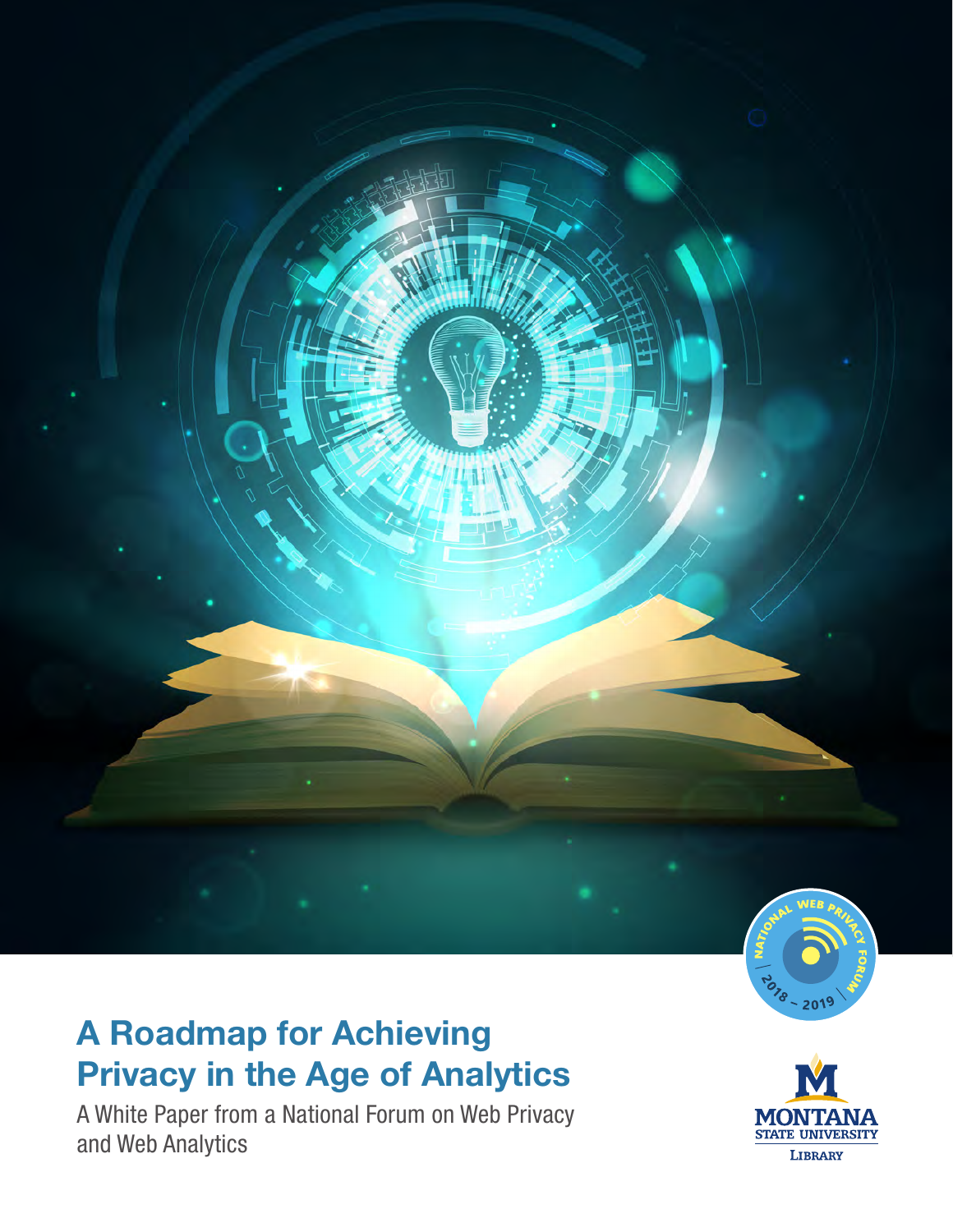# <span id="page-1-0"></span>DOCUMENT DOI

<https://doi.org/10.15788/20190416.15445>

#### DOCUMENT CONTRIBUTORS

**Scott W. H. Young,** Project Director, User Experience & Assessment at Montana State University

**Sara Mannheimer,** Co-Project Director, Data Librarian at Montana State University

**Jason A. Clark,** Co-Project Director, Head of Special Collections and Archival Informatics at Montana State University

**Lisa Janicke Hinchliffe,** Project Analyst, Professor/Coordinator for Information Literacy Services and Instruction in the University Library at the University of Illinois at Urbana-Champaign

PUBLICATION DATE

May 1, 2019

LICENSING

CC BY

### FUNDING ACKNOWLEDGEMENT

This project is made possible in part by the Institute of Museum and Library Services, through grant [#LG-73-18-0100-18](https://www.imls.gov/grants/awarded/lg-73-18-0100-18).

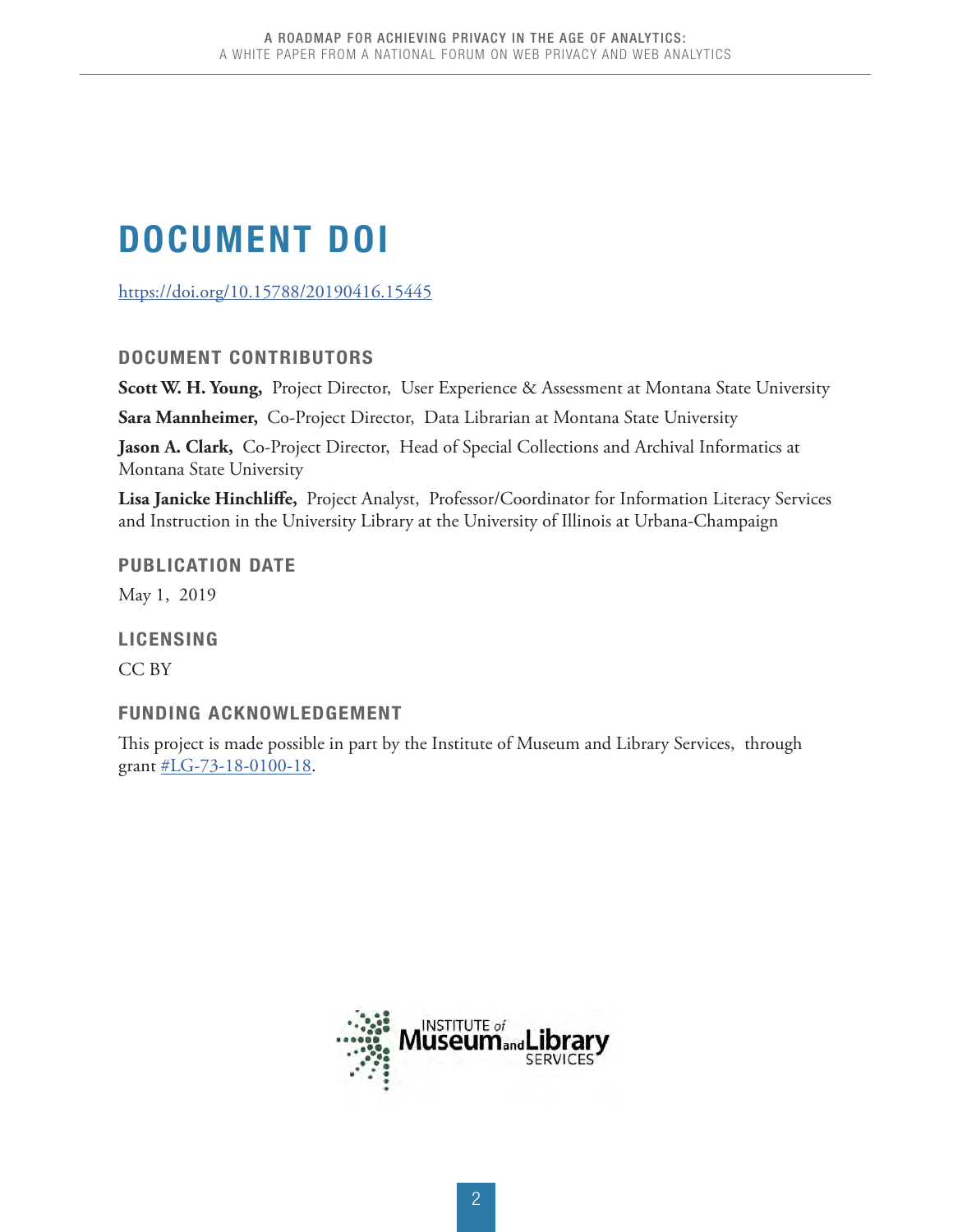We would like to thank the following individuals for their participation in the forum event:

# <span id="page-2-0"></span>FORUM PARTICIPANTS

**Andrew Asher,** Assessment Librarian, Indiana University **Tyler Bass,** Computer Science Undergraduate Student, Montana State University **Erin Baucom,** Digital Archivist, University of Montana **Steve Borrelli,** Head of Library Assessment, Penn State University **Deborah Caldwell-Stone,** Deputy Director, ALA Office for Intellectual Freedom **Danielle Cooper,** Senior Researcher, Ithaka S+R **Edward M. Corrado,** Acting University Librarian, Naval Postgraduate School **Tristan Denyer,** UX, UI, and Product Designer **Alex Dolan-Mescal,** Design Consultant and UX Designer on Documenting the Now **Emily Drabinski,** Coordinator of Library Instruction, LIU Brooklyn **Tabatha Farney,** Web Services Librarian, University of Colorado at Colorado Springs **Susanna Galbraith,** Virtual Services Librarian, Health Sciences Library, McMaster University **Anne T. Gilliland,** Scholarly Communications Officer, University of North Carolina at ChapelHill **Chris Gilliard,** Professor of English, Macomb Community College **Cody Hanson,** Director of Web Development, University of Minnesota **Margaret Heller,** Digital Services Librarian, Loyola University Chicago **Lisa Hinchliffe,** Professor/Coordinator for Information Literacy Services and Instruction, University of Illinois at Urbana-Champaign **Magera Holton,** Co-Founder and Designer, Related Works **Qiana Johnson,** Collection and Organizational Data AnalysisLibrarian, Northwestern University **Anne Klinefelter,** Director of the Law Library and Professor of Law, University of North Carolina at ChapelHill **Manisha Khetarpal,** Librarian, Maskwacis Cultural College **Martha Kyrillidou,** Principal, Quality Metrics **Nettie Lagace,** Associate Director for Programs, National Information Standards Organization (NISO) **Topher Lawton,** Instructional Technology and Assessment Librarian, Georgetown University **Monica Maceli,** Assistant Professor, School of Information, Pratt Institute **Mark Matienzo,** Collaboration & Interoperability Architect, Stanford University **Donovan Pete,** Diné Graphic and Web Designer, Program Supervisor, Torreon Community Library **Matthew Regan,** Instructional Services Program Leader, Montana State University **Rebecca Ricks,** Ford-Mozilla Open Web Fellow, Human Rights Watch **Yasmeen Shorish,** Data Services Coordinator, James Madison University **Maura Smale,** Chief Librarian, New York City College of Technology **Santi Thompson,** Head of Digital Research Services, University of Houston **Bonnie Tijerina,** Librarian, Entrepreneur and Library Community Convener, and Data & Society Fellow **Ken Varnum,** Senior Program Manager, University of Michigan **Kelvin Watson,** Director, Broward County Libraries **Jaci Wilkinson,** Web Services Librarian, University of Montana **Becky Yoose,** Library Applications and SystemsManager, Seattle Public Library **Katie Zimmerman,** Scholarly Communications & Licensing Librarian, MIT **Angela Zoss,** Assessment and Data Visualization Analyst, Duke University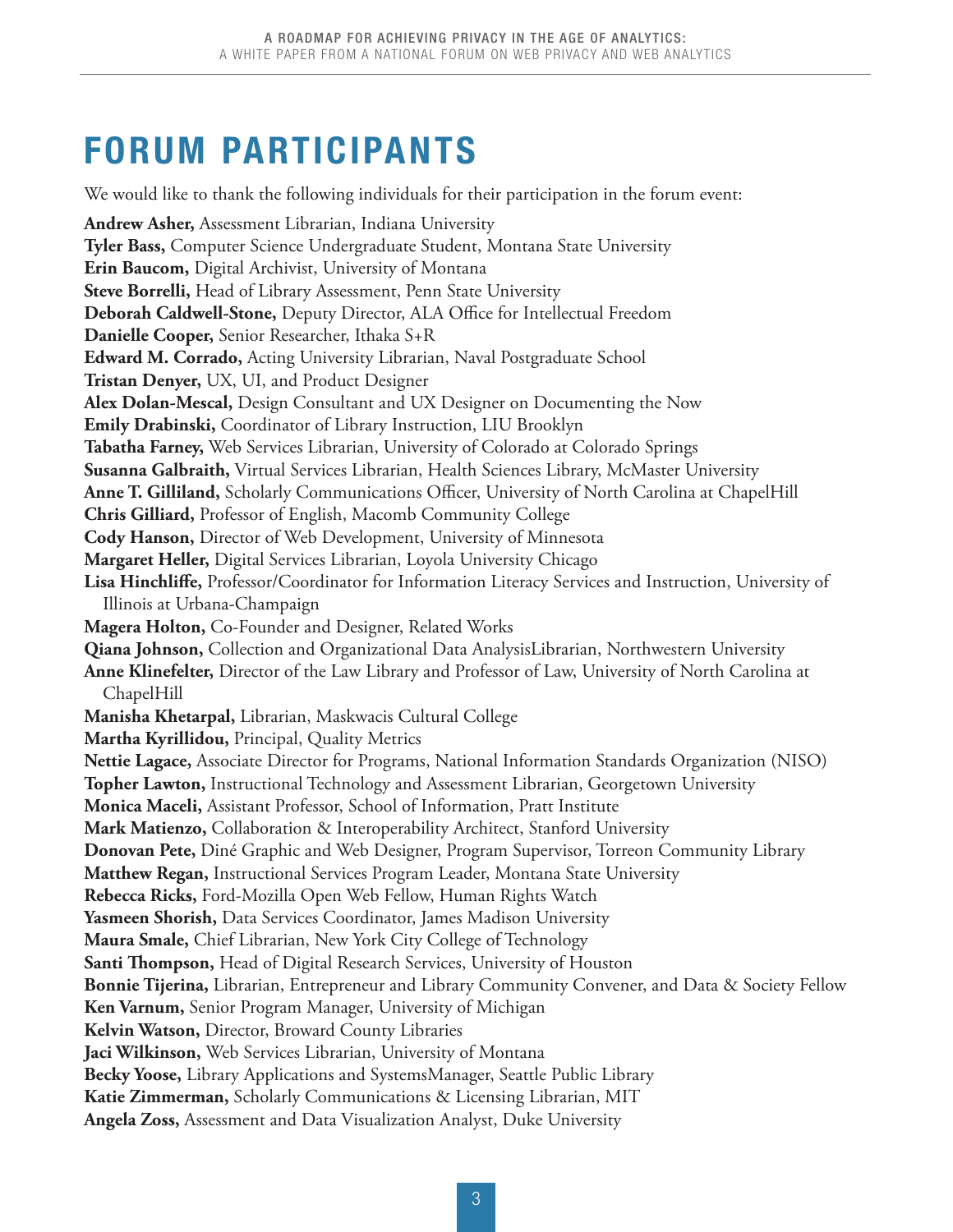# **CONTENTS**

A ROADMAP FOR ACHIEVING PRIVACY IN THE AGE OF ACHIEVING PRIVACY IN THE AGE OF ALL THE AGE OF AN A WHITE PAPER FROM A NATIONAL FORUM ON WEB PRIVACY AND WEB ANALYTICS

- Document Title
- Document Contributors
- Publication Date
- Funding Acknowledgement
- Forum Participants
- Table of Contents
- Summary
- Background, Context, and Motivation
- A National Forum on Web Privacy and Web Analytics
- Day 1
- Day 2
- Day 3
- Outcomes
- Action Handbook
- Pathways to Action
- Analytics Dashboard
- Privacy Certification and Badging
- Toolkit for Values-Based Assessment
- Privacy Research Institute
- Privacy Training for Leadership Institutes
- Privacy Policy Workshops
- Privacy within Tribal Communities and Organizations
- Model License Language
- Next Steps
- Acknowledgements
- Appendices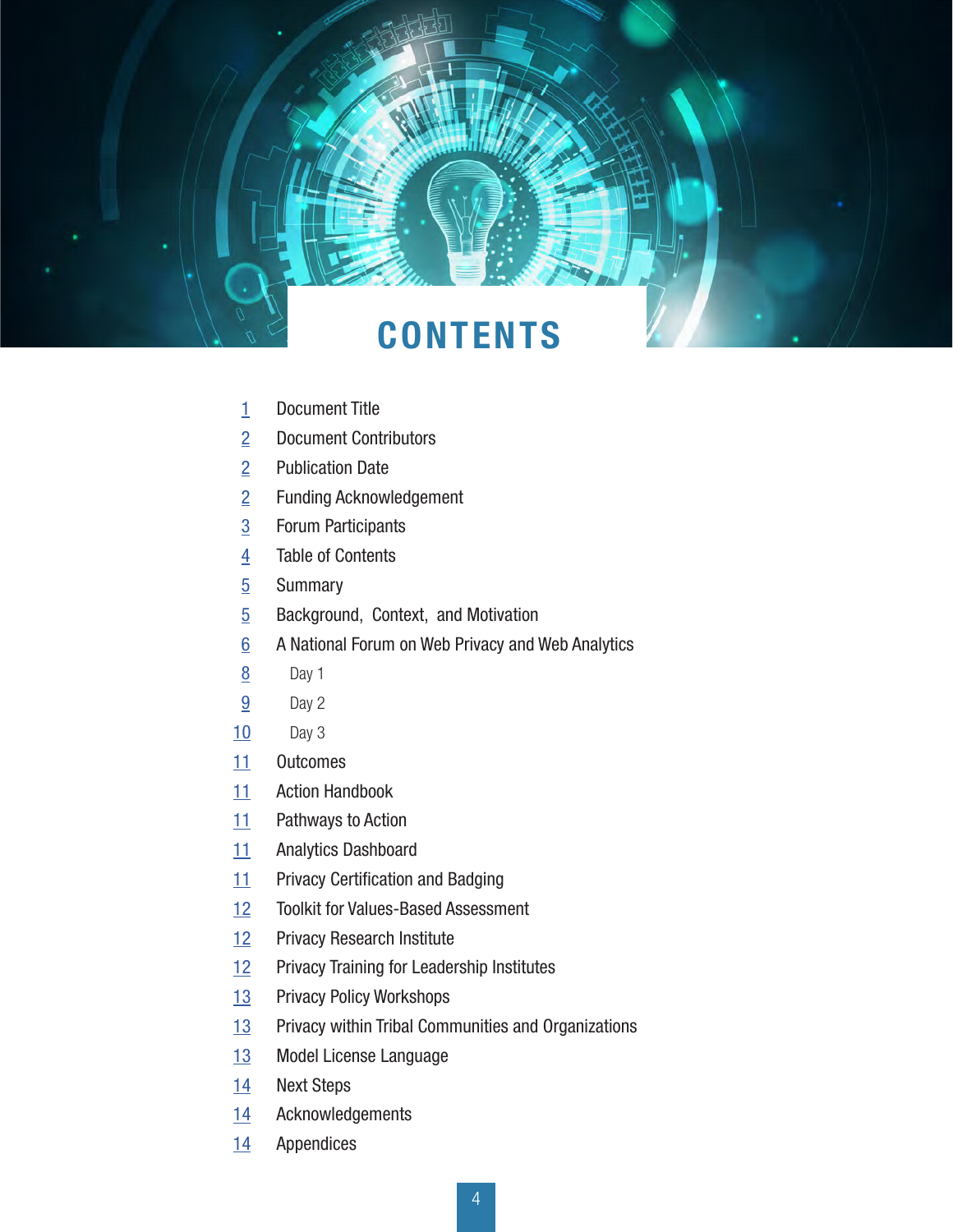

# <span id="page-4-0"></span>SUMMARY

*A National Forum on Web Privacy and Web Analytics* is an IMLS-funded, community-fueled effort to shape a better analytics practice that protects our users' privacy from unwanted third-party tracking and targeting. The main Forum event was held September 2018 in Bozeman, Montana, where 40 librarians, technologists, and privacy researchers collaborated in producing a practical roadmap for enhancing our analytics practice in support of privacy. Forum participants co-created eight *Pathways to Action* for enhancing web privacy. Forum activities also informed the development of an *Action Handbook* that contains practical skills and strategies for implementing privacy-oriented, ethical web analytics in libraries.

This white paper provides an overview of the project, with a summary of the *Pathways to Action* and the *Action Handbook*. We present these resources to the wider community to remix, reuse, and apply towards action.

# BACKGROUND, CONTEXT, AND MOTIVATION

Libraries need web analytics. The usage measurement statistics generated from web tracking software help tell a story of value and impact for library stakeholders, including funding agencies, university administrators, and community boards. Analytics also serve a crucial role for tuning, tailoring, and improving services to better help library users. Google Analytics—the powerful, comprehensive, and easy-to-install software package—has emerged as a leading choice for web analytics in libraries. From the perspective of monetary cost, Google Analytics is free to use, a factor that amplifies its widespread use. From the perspective of user privacy, however, Google Analytics is anything but free to use. As a third-party web tracker, Google Analytics participates in a vast network of third-party tracking on the web that exposes user data to countless additional trackers. In many cases, the user has not given fully informed consent for this data sharing, nor does the website owner fully understand the capabilities and consequences of web analytics and other thirdparty trackers.

Libraries understand that users value privacy. Libraries have historically offered safe spaces of intellectual freedom that are underpinned by a commitment to privacy in the pursuit of information, yet the widespread implementation of commercial analytics packages such as Google Analytics on library websites may conflict with the library profession's long-held values of privacy and intellectual freedom.

With funding from the Institute of Museum and Library Services, the National Forum for Web Analytics and Web Privacy was held from September 12-14, 2018, on the campus of Montana State University in Bozeman, Montana. The Forum aimed to address the need to enhance our profession's understanding and practice of web analytics and privacy, with a view towards our unique commitment to privacy. By bringing together stakeholders and participants from across disciplines, the Forum aimed to focus our profession's privacy conversation and provide an actionable roadmap for enhancing user privacy in the age of web analytics.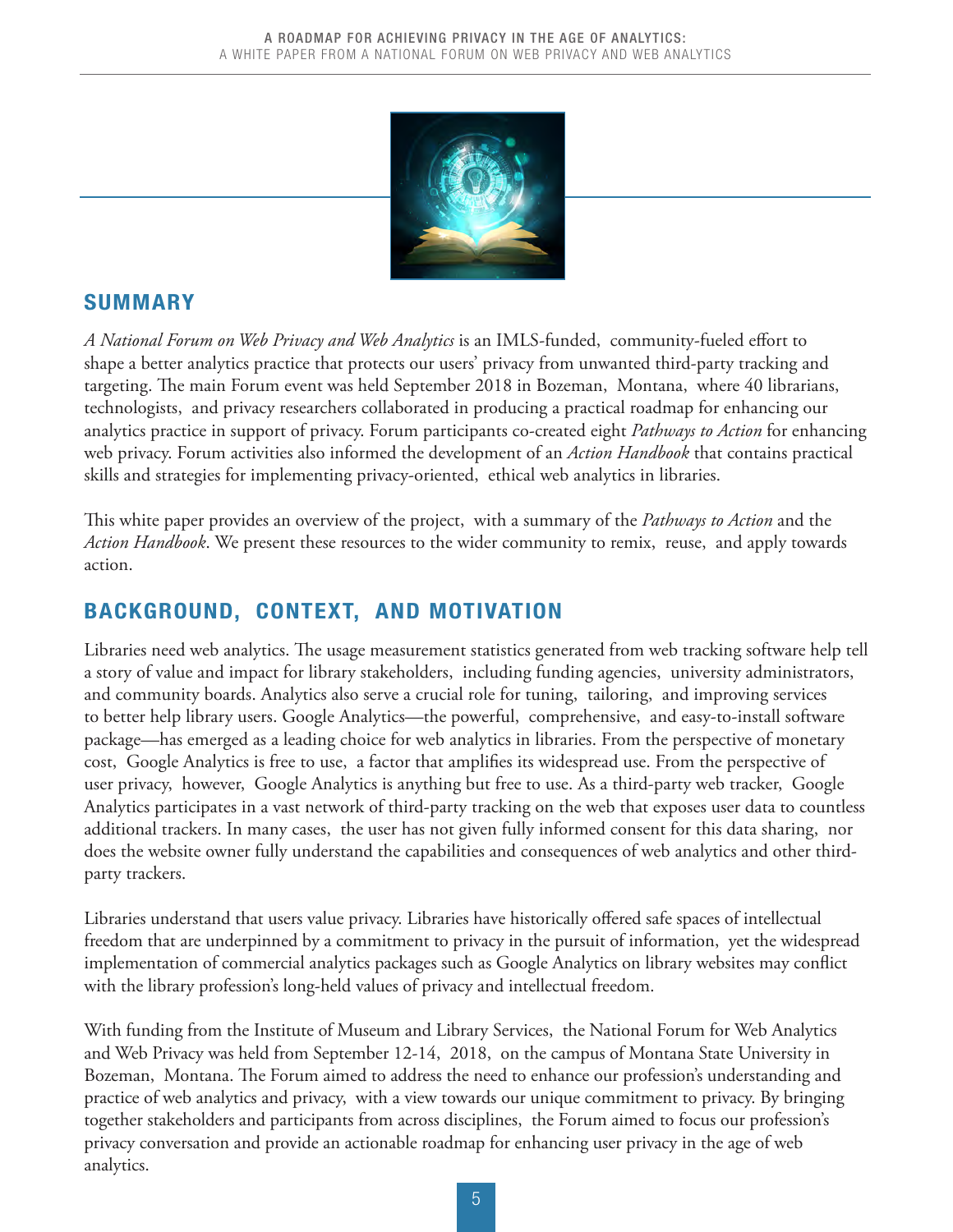# <span id="page-5-0"></span>A NATIONAL FORUM ON WEB PRIVACY AND WEB ANALYTICS

The three-day National Forum on Web Privacy and Web Analytics brought together approximately 40 librarians, library administrators, systems developers, product designers, user experience designers, lawyers, technologists, and privacy researchers, in an effort to build consensus and develop an actionable agenda for implementing values-driven web analytics across a nation-wide spectrum of libraries: public, academic, community college, tribal, school, and special.

The main approach of the Forum was to apply collaborative design exercises so as to structure conversation and build evidence to inform a practical roadmap for improving analytics practices in support of privacy. By collaborating together to bring out everyone's best thinking, the Forum aimed to cultivate a safe space for productive, creative, and critical work. The main goal of the Forum was to create one or more practical, workable strategies for improving analytics practices. The in-person work together ultimately directed our efforts and our outputs.

A pre-Forum survey was administered to the participants to gather data about the expectations and ideas of the Forum participants. (For full survey instrument, please see Appendix A). Four key themes were identified in the survey:

- 1. Partnerships and Collaborations
- 2. Ethics
- 3. Privacy and Marginalized Communities
- 4. Policies
- 5. User Education and Professional Development
- 6. Analytics Alternatives

#### PRE-FORUM SURVEY QUESTIONS AND THEMATIC SUMMARY OF RESPONSES

#### Survey Question

What questions do you have about web analytics and web privacy? Response Themes

- What do users understand about privacy and analytics?
- What are all the options for web analytics? How do they all operate?
- What are the ethics of web analytics?
- How can we better coordinate as a community around these issues?

#### Survey Question

Predict Next Year's Headlines. Think into the future, and imagine that next year your favorite publication is reporting on the work of this Forum. What would you want the headline to read?

#### Response Themes

- New Policies
- New Practical Guidelines
- New Partnerships and Collaborations

#### Survey Question

What issues do we sometimes neglect when we discuss patron privacy, library values, and web analytics? Response Themes

- Technical understanding and professional education/ development
- User Education and Consent
- Data Collection Practices
- Values Alignment
- New Tools
- New Outreach and Education Models
- Partnerships and Collaborations • Privacy and Diversity

• Privacy Documentation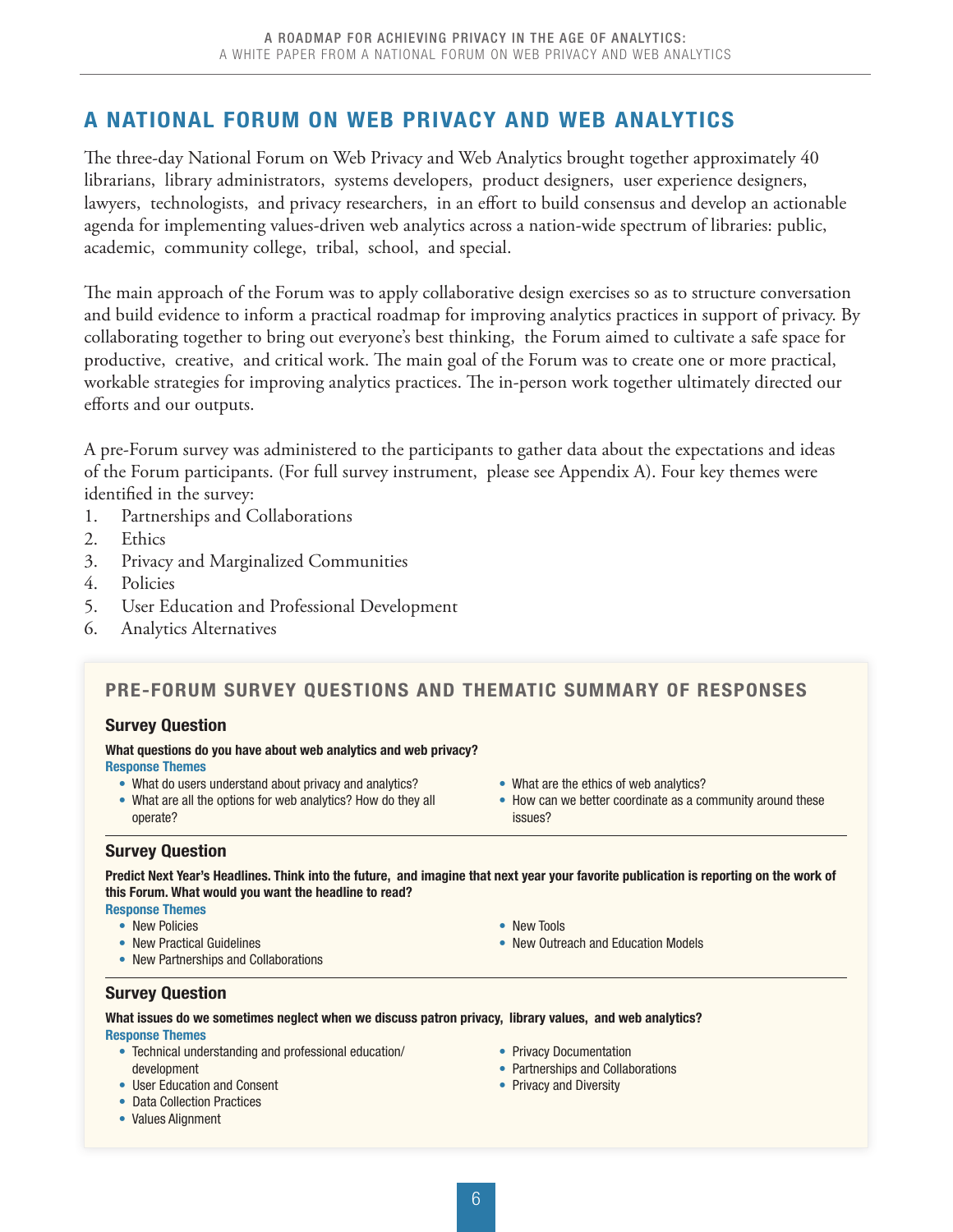| <b>Survey Question</b>                                                                                  |                                                |
|---------------------------------------------------------------------------------------------------------|------------------------------------------------|
| What are the current barriers or resource limitations that need to be overcome regarding web analytics? |                                                |
| <b>Response Themes</b>                                                                                  |                                                |
| • Legality                                                                                              | • Partnerships and Collaborations              |
| • Technical Capabilities and Data Literacies                                                            | • Finding Analytics Alternatives               |
| • Leadership Support                                                                                    | • Diversity and Privacy                        |
| • Living our Values within a complex landscape                                                          |                                                |
| <b>Survey Question</b>                                                                                  |                                                |
| What are the necessary next steps for addressing patron privacy and web analytics?                      |                                                |
| <b>Response Themes</b>                                                                                  |                                                |
| • Professional Development                                                                              | • Build new Partnerships and Collaborations    |
| • Understanding and Addressing User Needs                                                               | • User Education and Engagement                |
| • Develop better analytics practices                                                                    | • Better Policies and Documentation            |
| <b>Survey Question</b>                                                                                  |                                                |
| How does your work benefit from web analytics or other tracking tools?                                  |                                                |
| <b>Response Themes</b>                                                                                  |                                                |
| • Marketing                                                                                             | • Service Improvements and Usability           |
| • Evidence-based decision-making                                                                        | • Student Success and Institutional Alignment  |
| <b>Survey Question</b>                                                                                  |                                                |
| What ethical codes or frameworks do you use to inform your privacy practices as a professional?         |                                                |
| <b>Responses</b>                                                                                        |                                                |
| $\bullet$ IRB                                                                                           | • Electronic Frontier Foundation               |
| • Government laws                                                                                       | • SAA Code of Ethics x4                        |
| • ACM Code of Ethics and Professional Conduct x3                                                        | • Designer's Code of Ethics                    |
| • ALA Code of Ethics x19                                                                                | • UN Universal Declaration of Human Rights     |
| • ALA IFC's Library Privacy Guidelines for Library Websites                                             | • ACRL Info Lit Framework                      |
| • ALA Privacy Guidelines and Checklists                                                                 | • University privacy policy x2                 |
| • ALA Library Bill of Rights x3                                                                         | • Data Privacy Project                         |
| • NISO Consensus Principles x8                                                                          | • Illinois Library Records Confidentiality Act |
| • CFLA Code of Ethics                                                                                   | • American Anthropological Association         |

- IFLA x4
- American Association of Law Libraries Ethical Principles
- American Anthropological Association
- American Sociological Association
- GDPR

During the Forum event, the participants were sorted into four interest groups according to these key themes derived from the survey:

- · Ethics and Equity
- · Education and Engagement
- · Policy
- · Analytics Tools

Each group completed a series of collaborative exercises to explore different facets of the themes. The activities of each day of the Forum event are summarized below.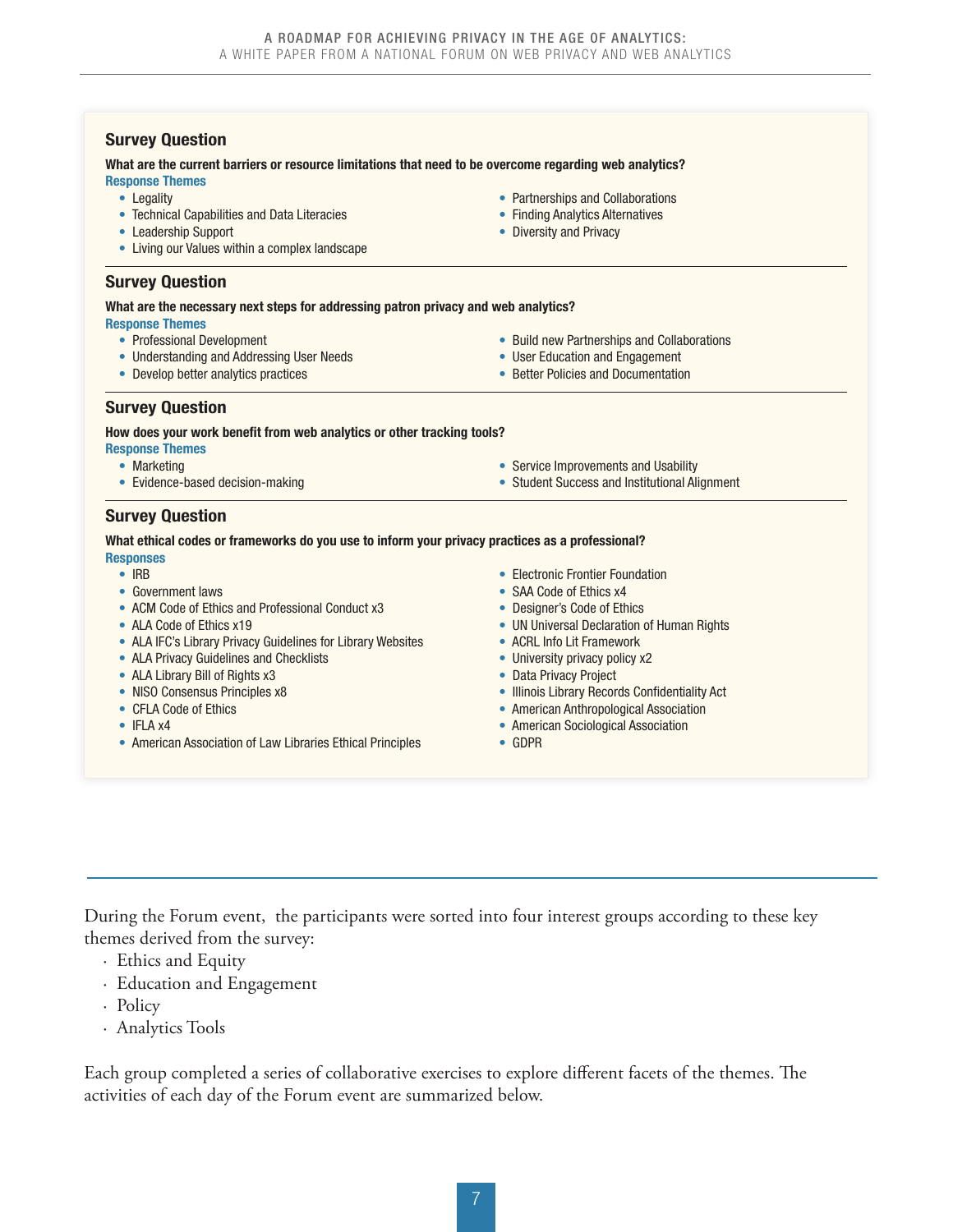### <span id="page-7-0"></span>DAY<sub>1</sub>

Day 1 focused on getting to know each other and building a shared understanding of the problem. The collaborative exercises on Day 1 focused on understanding the other Forum attendees, their goals, needs, and feelings, defining the project's objectives, scope, and challenges, and beginning to generate strategies for addressing the problem.

*Float Your Boat* is an example of an exercise from this stage of the Forum (Figure 1).



Figure 1. The *Float Your Boat* exercise. In this example, participants drew a boat that represented privacy education and engagement, with sails that represent strengths and anchors that represents challenges.

In this exercise, participants drew a boat, named the boat after their thematic area. Figure 1 shows the example from the Education and Engagement group. Participants then attached anchors and sails to the boat. The anchors represent obstacles and challenges, while the sails represent strengths and aptitudes. Participants drew their boats, and then we talked through the results as a group. The goal of this exercise is to identify what's holding us down and what's keeping us moving, and the outcome is a metaphorical boat that demonstrates the strengths and challenges of achieving privacy in libraries.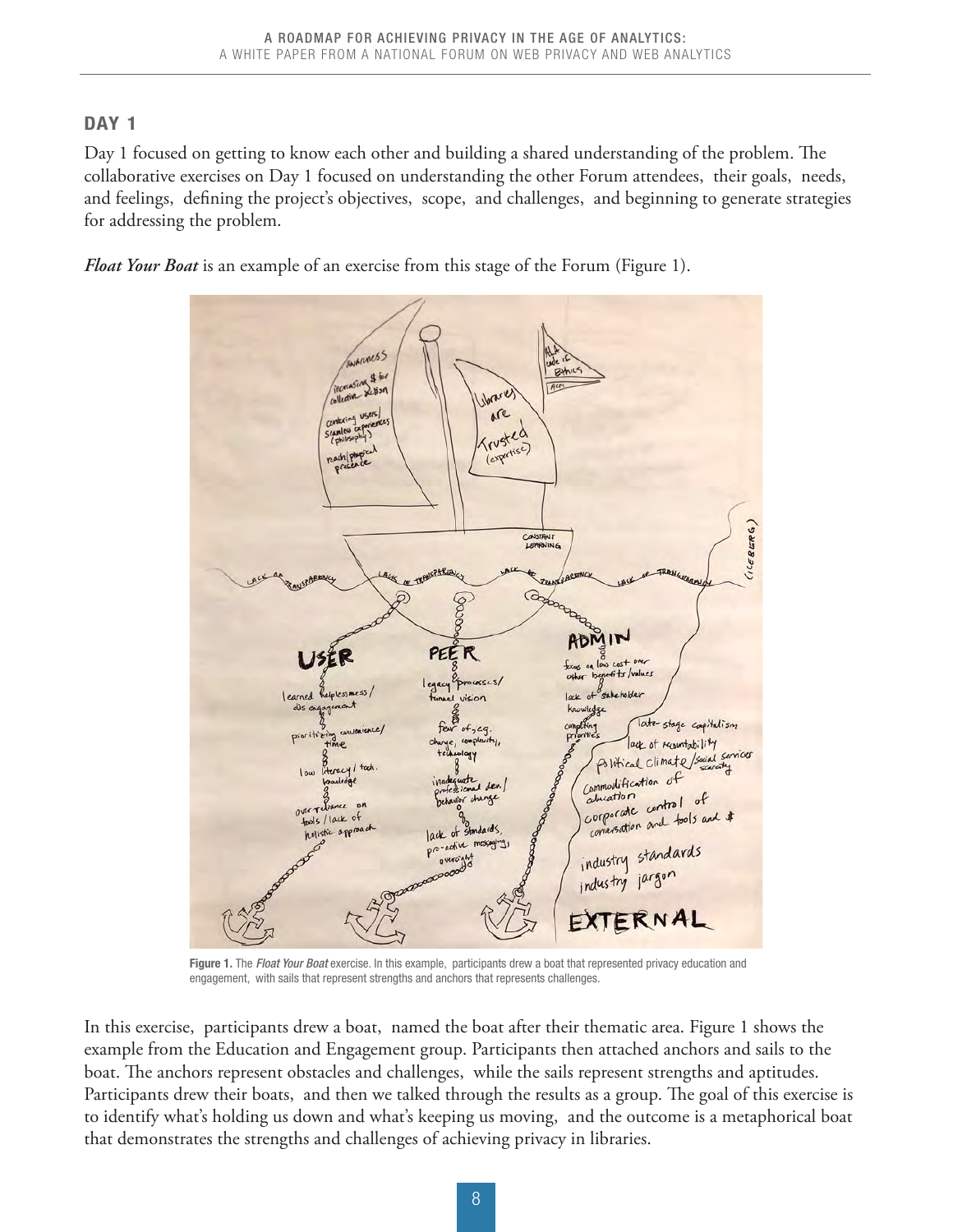# <span id="page-8-0"></span>DAY<sub>2</sub>

Day 2 focused on generating and evaluating strategies for addressing the problem. The collaborative exercises on Day 2 focused on generating ideas, investigating opportunities, working through emerging concepts; then creating prototypes, service models, policy statements, and privacy strategies; and then beginning to evaluate emerging strategies for validity.

*The Stakeholders Map* + *Walk a Mile* are two exercises that illustrate this stage of the Forum (Figure 2).



Figure 2. *Stakeholders Map* + *Walk a Mile*, showing the network of stakeholders related to privacy education and engagement.

To complete a Stakeholders Map, participants drafted a list of key people and organizations related to privacy in libraries, and then created a network representation that linked these entities to each other. To complete Walk a Mile, participants then highlighted up to five stakeholders that especially influence privacy in libraries. For each highlighted stakeholder, participants responded to the following prompts: "If I were this group or person, how could I improve the situation? What new collaborations, tools, or service models could I create?" The goal of these two exercises is to generate ideas for new collaborations, tools, and new service models, and the outcome is a list of potential partners with ideas for productive collaborations, tools, and service models.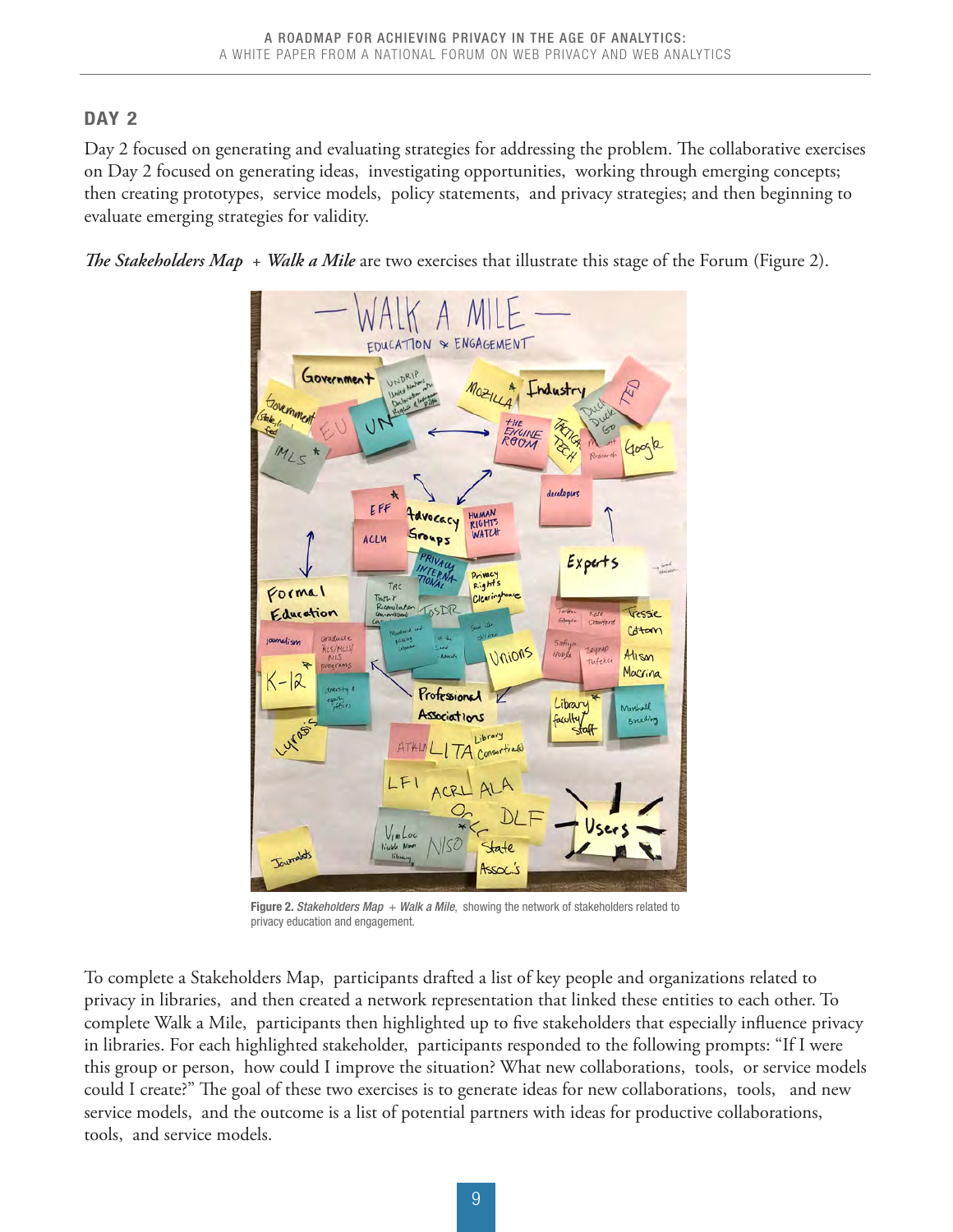### <span id="page-9-0"></span>DAY<sub>3</sub>

The collaborative exercises on Day 3 focused on continuing to evaluate strategies for validity, then selecting the most feasible strategies.

> $5404LD$ COULD WOULD LIKE- $Mv5T$ ISHOULDNT to

*MoSCoW* is an example of an exercise from this stage of the Forum (Figure 3).

In this exercise, participants provided further detail for the privacy strategies that emerged through prior exercises. For each strategy, participants sketched out the features and characteristics using five categories:

- **· Must have:** features that are critical and need to be implemented to have a successful product.
- **· Should have:** features that are important but are not critical
- **· Shouldn't have:** features or characteristics that would weaken the product or service
- **· Could have:** features that would be nice to have, but won't make a significant change
- **· Would like but won't get:** are features that are too difficult to implement

The goal of this exercise is to sketch out a clear hierarchy of what should be implemented for a new product or service, and what is not feasible to include within the current constraints. The output is a list of potential features or characteristics of a new product or service.

Day 3 concluded with a presentation of all the strategies that emerged during the course of the forum. Informal polling was conducted to identify the strategies that generated the most motivation and interest among the participants. Participants were then grouped according to a set of 8 final strategies for achieving privacy, and given unstructured creative time to further develop and refine the ideas.

### POST-FORUM

Following the conclusion of the Forum, the project team analyzed and synthesized the evidence produced during the forum. We sought feedback and comments from the wider community at conference events throughout the Fall of 2018 and the Spring of 2019. We gathered further feedback through online collaborative editing tools. In reviewing the evidence from the forum along with wider feedback, we distilled the our community's insights and expertise into two primary outcomes, discussed below.

Figure 3.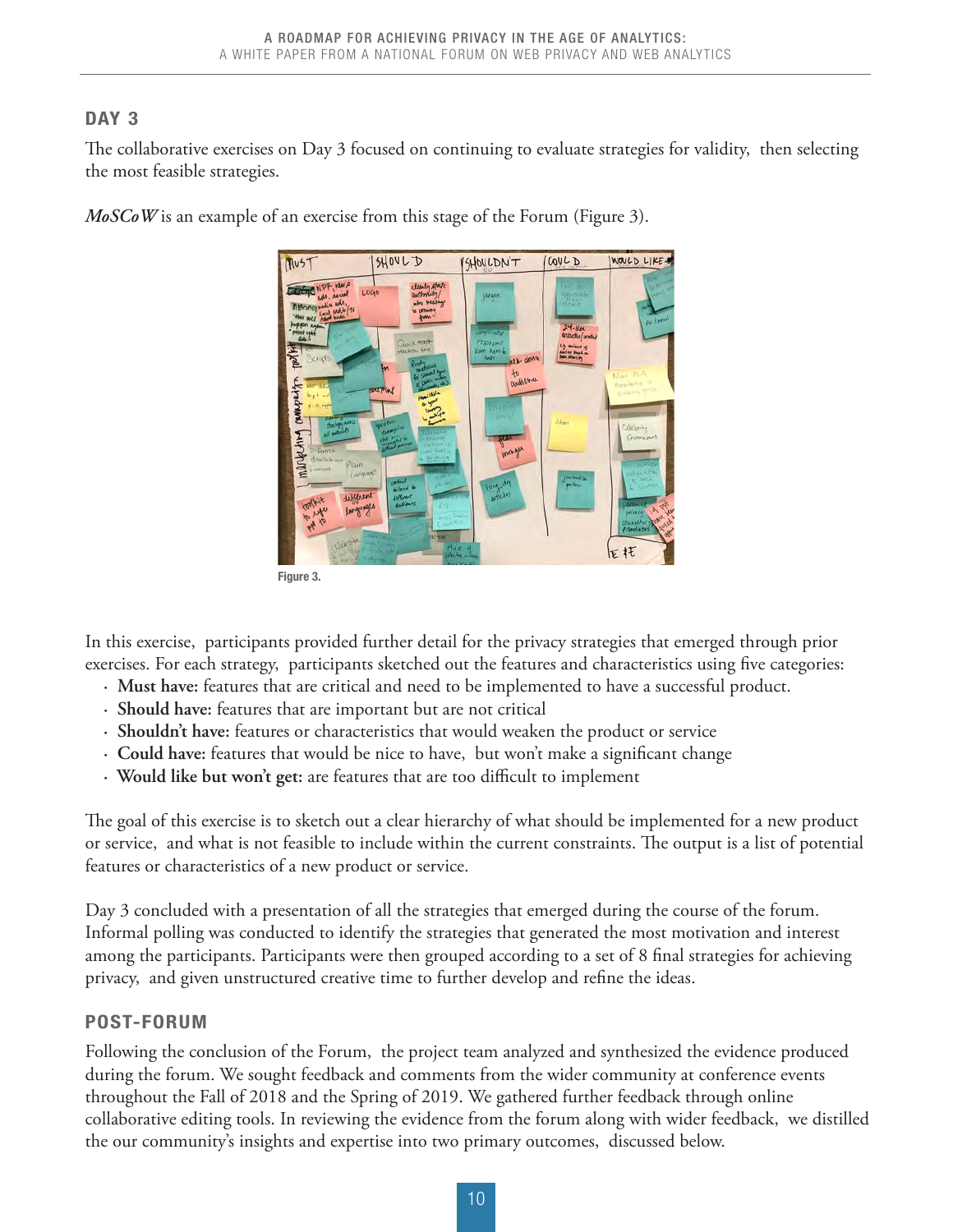### <span id="page-10-0"></span>**OUTCOMES**

The work of the Privacy Forum has ultimately led primarily to two action-based outcomes. First, an *Action Handbook* that contains technical and social recommendations for implementing a more privacy-oriented analytics practice. Second, a set of *Pathways to Action* that propose strategies and initiatives for enhancing analytics in support of privacy. The *Pathways* represent 8 different project ideas for our community to develop further. We describe these outcomes in more detail below.

#### ACTION HANDBOOK

This is a practice-oriented action handbook that provides background, resources, and good practices to guide libraries in ethically implementing web analytics with a view towards privacy.

We are publishing the *Action Handbook* as a standalone document, available at the following DOI: <https://doi.org/10.15788/20190416.15446>

#### PATHWAYS TO ACTION

Eight *Pathways to Action* emerged from the activities of the forum. These Pathways are designed as points of inspiration and launching pads for further work. The pathways are listed below, with links to more information.

#### Analytics Dashboard

#### **Problem Statement**

 Current tools collect and analyze more data than is necessary for library assessment, risking user privacy and data liability.

#### **Description**

 A simple, lightweight analytics framework and dashboard to show only necessary data points. Inspiration from [Simple Analytics](https://simpleanalytics.io) as to display and data collection.

**More information** <https://osf.io/njpgd/>

#### Privacy Certification and Badging

#### **Problem Statement**

 Privacy policies help library users understand how their personal and transactional data is used, stored, processed, or shared. However, privacy policies may be long and complex, and users may not read the policies.

#### **Description**

To improve the transparency of data use, a Privacy Certification System would establish stratified data privacy badges for libraries and their information vendors (E.g., "LEED-like" Certification for Data Privacy Compliance). Compliance with these standards will be subject to an auditing/certification process so that library users can trust that the way a library or vendor claims they handle user data is accurate.

**More information** <https://osf.io/n25b7/>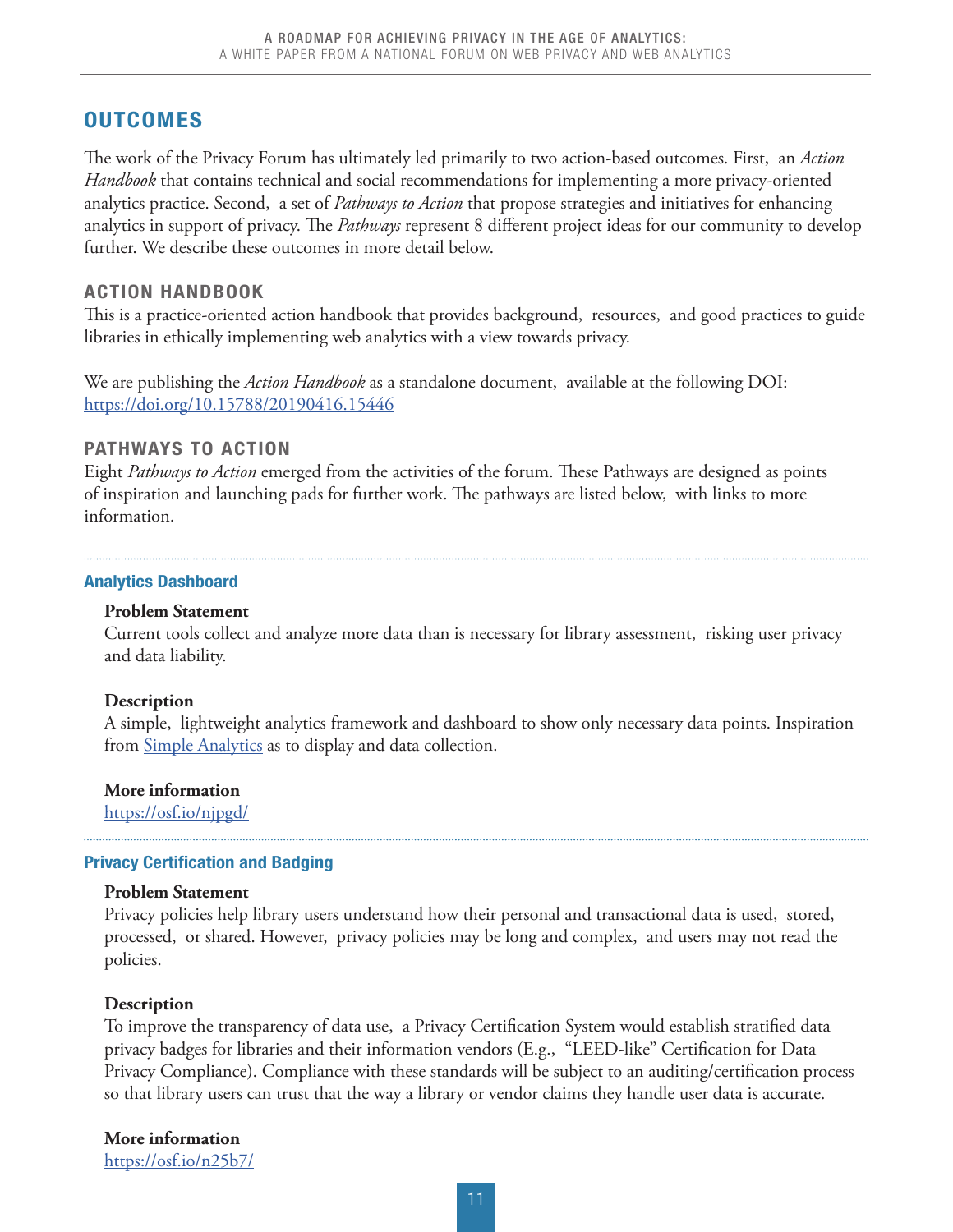#### <span id="page-11-0"></span>Toolkit for Values-Based Assessment

#### **Problem Statement**

The starting point for many assessments begin with the approach of collecting everything possible—but this can lead to privacy incursions and data liability.

#### **Description**

The toolkit can serve as an advocacy document that justifies data collection and establishes its boundaries. The project aims to provide tools and best practices for implementing ethical and user-conscious assessment.

#### **More Information**

<https://osf.io/f7ubr/>

#### Privacy Research Institute

#### **Problem Statement**

Library practitioners and leaders lack empirical research that can inform policy and practice in support of privacy.

#### **Description**

A cross-institutional research institute to create evidence-based privacy advocacy and privacy-focused practice. This idea could be implemented as a network of local institutes that connect to a wider umbrella institute (or funder), or it could be a broader institute with affiliated researchers from many institutions.

#### **More Information**

[https://osf.io/m4brh/](https://osf.io/m4brh/)

#### Privacy Training for Leadership Institutes

#### **Problem Statement**

Library leaders and administrators don't always fully understand or appreciate privacy incursions and data liability.

#### **Description**

A privacy-focused training module that can be integrated with established leadership institutes can help prompt urgency among library leaders, accelerating implementation of privacy-oriented initiatives. The module could be adapted to span anywhere between ½ and 3 days.

 **More information** <https://osf.io/bc9a8/>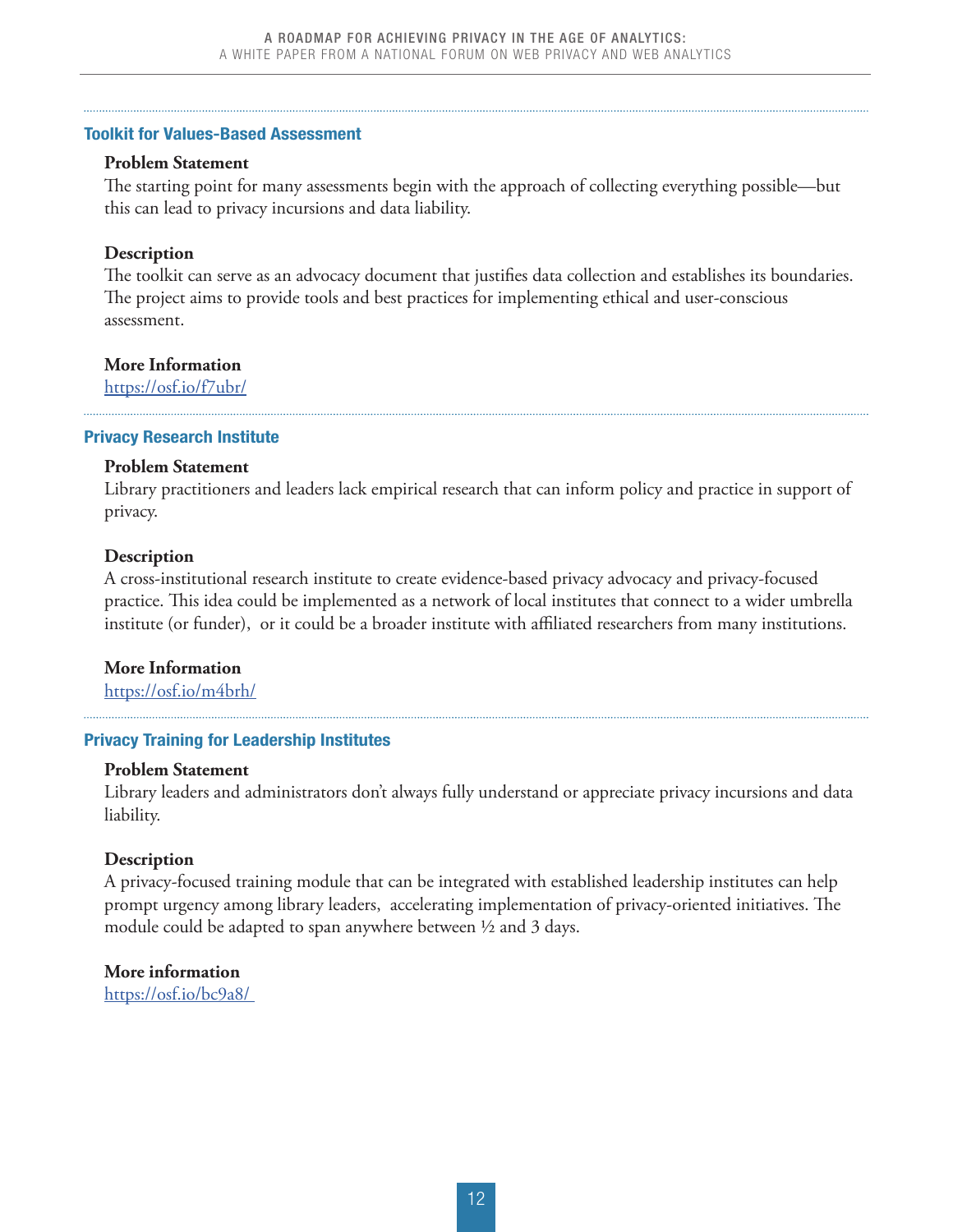#### <span id="page-12-0"></span>Privacy Policy Workshops

#### **Problem Statement**

Policies are important but often obscure to users and librarians alike.

#### **Description**

Professional development workshops for library workers on writing and implementing library privacy policies, offered in both in person and online formats. Over time, a repository of example policies would also emerge as a natural result as well as a directory of those individuals and libraries experienced in this area.

#### **More information**

<https://osf.io/bx2fh/>

#### Privacy within Tribal Communities and Organizations

#### **Problem Statement**

Tribal groups and Indigenous peoples have culturally-specific concepts and practices related to cultural heritage access and data privacy that don't fit into a traditional Western paradigm. Intentional outreach and inquiry with and for Native communities is needed to understand and address access and privacy.

#### **Description**

This project entails education and outreach to First Nations and Indigenous communities, tribal colleges and universities, community/public libraries, school libraries, social services (children's, food banks, etc.), records management, health, tribal youth organizations, indigenous languages organizations, and legal/law libraries. This work would be led by Indigenous stakeholders, with a view towards restorative action in support of cultural healing and revitalization.

#### **More information**

<https://osf.io/8vspe/>

#### Model License Language

#### **Problem Statement**

The License language that forms user access agreements between libraries and vendors is often written by the vendor and therefore may lack library values.

#### **Description**

Develop model license language on user privacy that would support libraries in advocating for user privacy when contracting for services and content. Model license language could address user privacy, data tracking, data security, data sharing, and consent as well as other topics.

#### **More information**

<https://osf.io/ae2dg/>